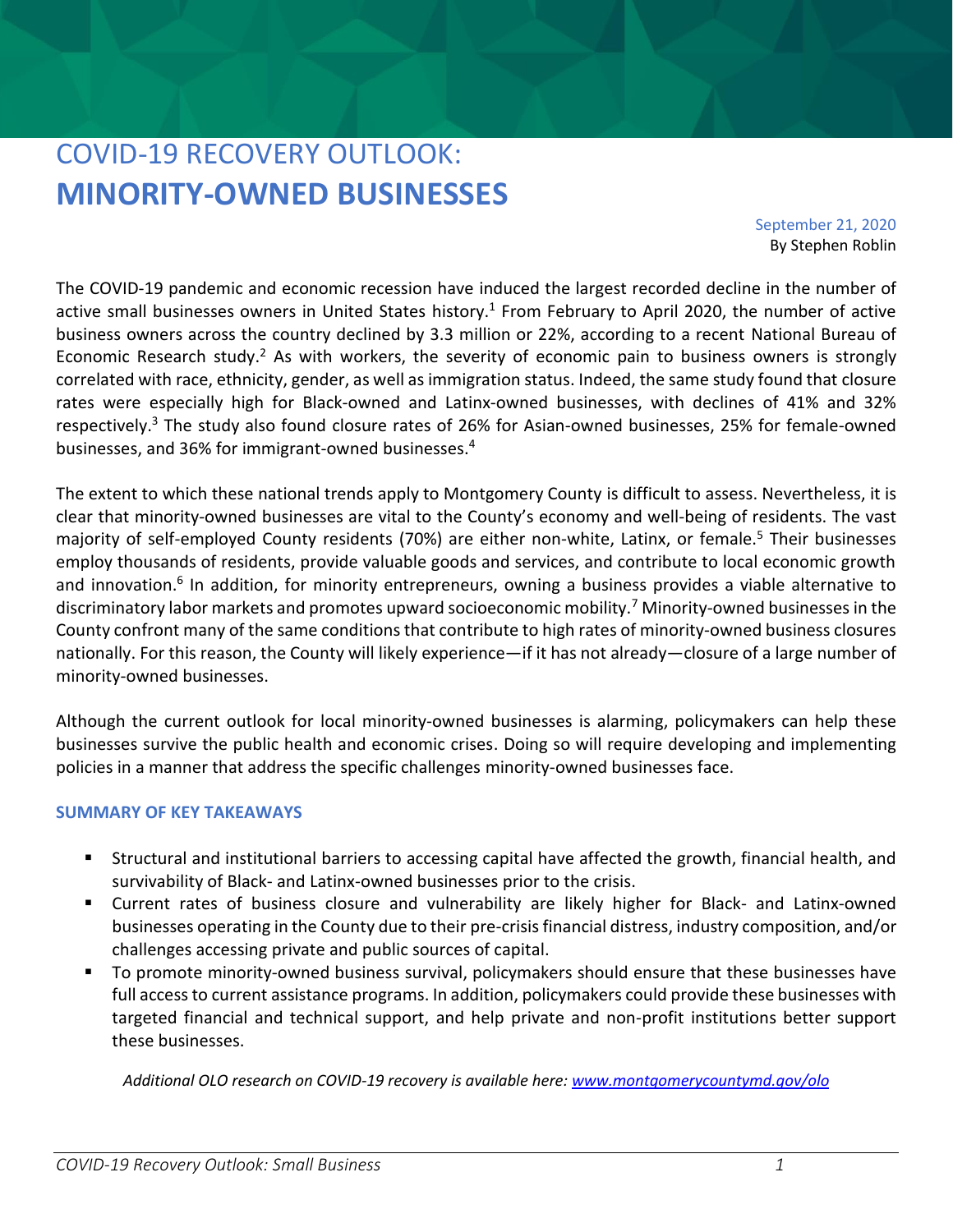### **LOCAL MINORITY-OWNED BUSINESS BEFORE THE PANDEMIC**

State of Maryland and Montgomery County laws define minority-owned business as any business that is at least 51% owned, managed, and the daily business operations controlled by one or more individuals in any of the following minority groups: African American, American Indian/Native American, Asian, Hispanic, physically or mentally disabled, or women.<sup>8</sup> This report, however, concentrates on County businesses owned by Black and Latinx entrepreneurs for two reasons. First, current research strongly indicates that Black- and Latinx-owned businesses have been disproportionately impacted by the public health and economic crises relative to other minority-owned businesses. Second, Black- and Latinx-owned businesses confront similar structural and institutional impediments, which other minority entrepreneurs may not face.

Prior to the COVID-19 pandemic, there were more than 27,000 employer businesses operating in the County, 97% of which had fewer than 100 employees.<sup>9</sup> Because there is no recent data on the demographic characteristics of business owners, the number of employer businesses with at least 51% ownership by Black and Latinx entrepreneurs is unknown. Without this data, the best indicator of the diversity of local businesses is 2018 Census data on self-employed residents. The data includes resident self-employed in their own incorporated or unincorporated business, professional practice, or farm. For all self-employed residents, 44% were non-white or Latinx. As shown in the figures below, Black and Latinx self-employed residents, especially those with incorporated businesses, were under-represented relative to their population levels prior to the pandemic and recession.



#### **Figure 1. Representation of Self-Employed County Residents by Race**

Data Source: American Community Survey, 2018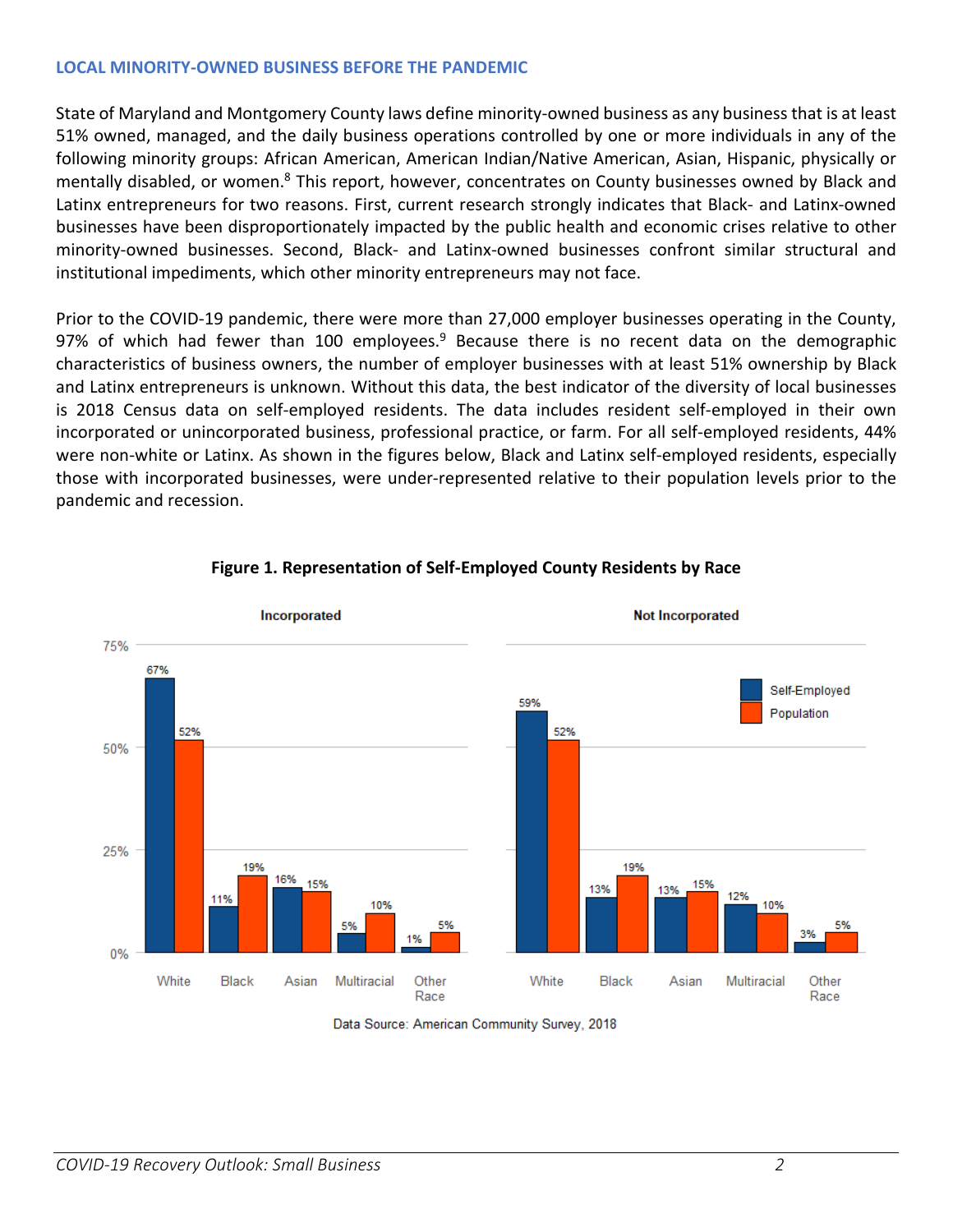



The under-representation of Black and Latinx entrepreneurs in the County is likely related to one of the primary structural and institutional obstacles that entrepreneurs of color across the country have faced: access to capital. A study released by the U.S. Small Business Administration this July found that, compared to Whiteowned business, Black- and Latinx-owned businesses are more likely to have been denied credit, to receive only a portion of the funding requested when their applications are accepted, or to refrain from applying for needed funding out of fear that their applications will be rejected.<sup>10</sup> Researchers have identified several factors that explain the disparity in access to capital:

- discriminatory lending practices,
- less wealth to leverage (e.g. home equity),
- recent financial challenges, and
- $\blacksquare$  lower credit scores.<sup>11</sup>

Importantly, because these impediments are primarily structural and institutional, they do not reflect inherent differences in entrepreneurial abilities. For this reason, the under-representation of minority-owned business in the County represents a potential market failure, in which capital markets have inefficiently allocated financing to local entrepreneurs.

The inability to receive business loans at rates and amounts of White entrepreneurs has serious consequences for the growth and survivability of minority-owned businesses. Structural and institutional impediments to capital markets cause entrepreneurs of color to rely more heavily on alternative funding sources, such as their personal/family savings and assets, personal and business credit cards, Community Development Financial Institutions (CDFIs), and credit unions.<sup>12</sup> These alternative sources, however, are imperfect substitutes.<sup>13</sup> Compared to their White counterparts, Black- and Latinx-owned businesses start with less capital and often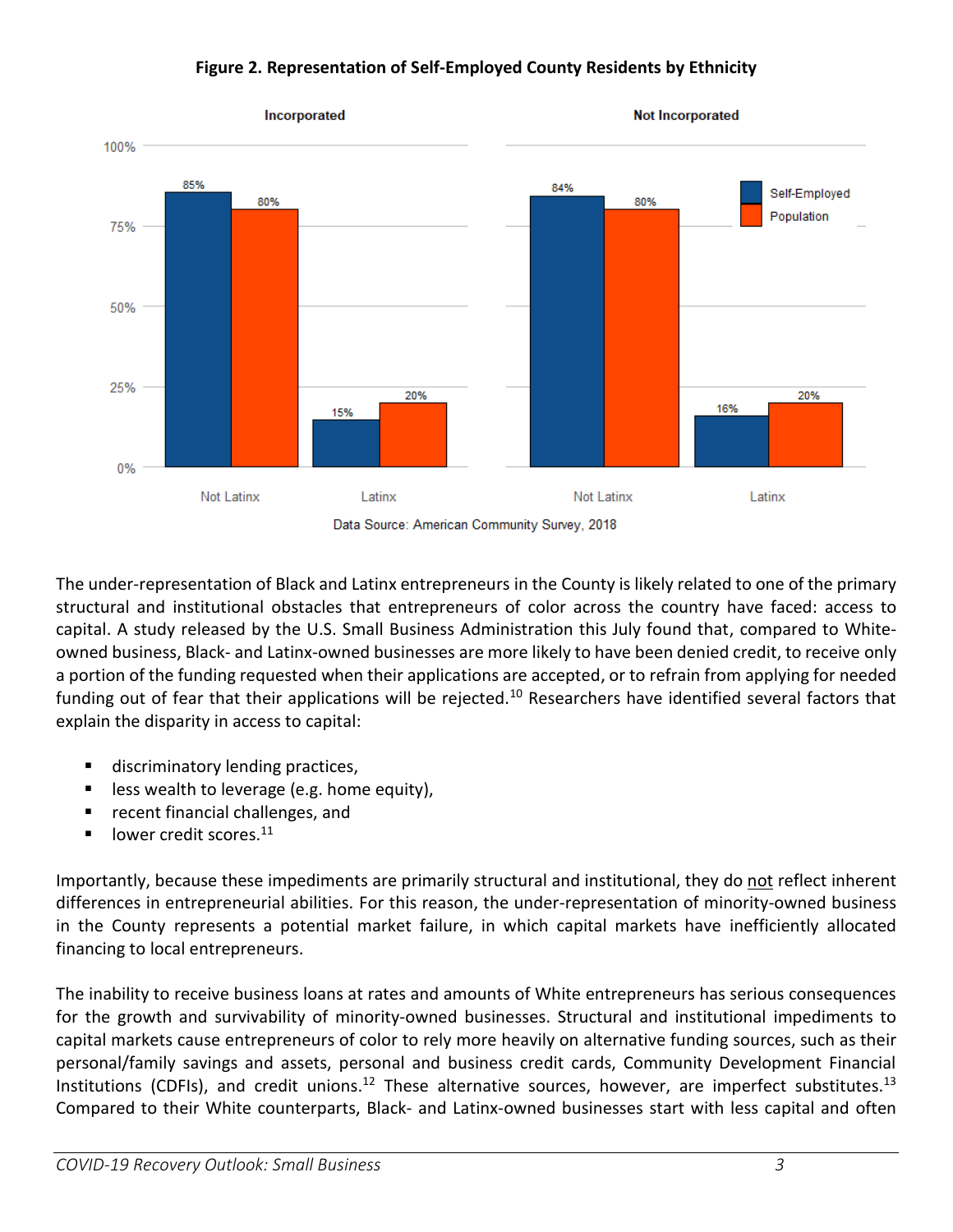remain under-capitalized. Under-capitalization stifles business growth by preventing businesses from making the investments required to achieve scale-based competitive advantages. Under-capitalization also increases the risk of business closure.<sup>14</sup> Indeed, a study published JP Morgan Chase Institute this July found that Blackand Latinx-owned businesses were more likely to experience lower revenues, profit margins, cash liquidity, and long-term survivability as compared to White-owned businesses.<sup>15</sup> As a result, when the COVID-19 pandemic and recession hit, Black- and Latinx-owned businesses were more likely to enter the crisis with insufficient capital and in a state of financial distress.<sup>16</sup>

## **IMPACT OF CRISES**

In late March, state and local government leaders in the Washington D.C. metropolitan region restricted economic activity to contain the spread of the COVID-19 virus. Through the end of May, the region was under lockdown, with residents under stay-at-home orders and non-essential businesses closed. These public health measures shuttered the regional economy, triggering mass layoffs and temporary closures of small businesses in the County. In mid-June, the County authorized the Phase 2 reopening by partially lifting restrictions on economic activity. The County remains in "Phase 2." Given the uncertainty surrounding the containment of the virus, it remains uncertain when the economy will fully reopen.

As reviewed in the OLO COVID-19 Recovery Outlook paper on Small Businesses, the economic contraction triggered a liquidity crisis in which businesses have been starved of desperately needed revenue.<sup>17</sup> Though conditions have somewhat improved, many small businesses in the Washington D.C. region remain financially fragile. The Census Small Business Pulse Survey provides a weekly snapshot of business conditions for small businesses in major metropolitan areas.<sup>18</sup> In the first week of the survey (April 26 – May 2), 73% of small businesses in the Washington D.C. region did not have enough cash on hand to cover more than two months of business operations, with 29% unable to cover more than two weeks of expenses, and 7% having no cash available. Since then, conditions have improved somewhat. The most recent data (August 30 – September 5) indicates that 69% of small businesses lack the available cash to cover more than two months of business operates, with 11% unable to cover two or more weeks and 1% have no cash.

The Census survey does not indicate whether Black- and Latinx-owned businesses in the Washington D.C. region have closed at higher rates than other businesses or whether those that remain open are especially vulnerable. (The available data are not disaggregated by race or ethnicity.) Like their White counterparts, local Black- and Latinx-owned businesses have grappled with the conditions that have caused the mass closure of small businesses across the country—loss of revenue, depleted savings, and disrupted business operations. But unlike their counterparts, Back- and Latinx-owned businesses were more likely to confront these conditions in a preexisting financially distressed state, as explained above.

There are two other factors that bode poorly for Black- and Latinx-owned businesses in the County. First, several nationwide studies have shown that minority-owned businesses are heavily concentrated in industries that have experienced the most disruptions caused by the public health and economic crises, such as retail, food service, and accommodation.<sup>19</sup> Data limitations make it impossible to determine whether the industry composition of Black- and Latinx-owned businesses in the County reflects the national trends. To the extent that County Blackand Latinx-owned businesses are in more exposed industries, the liquidity crisis would be more acute.

Second, local Black- and Latinx-owned businesses may have had greater difficulty attaining financial relief from private and public sources during the crisis than White-owned businesses. Findings from a nationwide survey of business owners conducted in July indicate that minority entrepreneurs were more likely to report trying and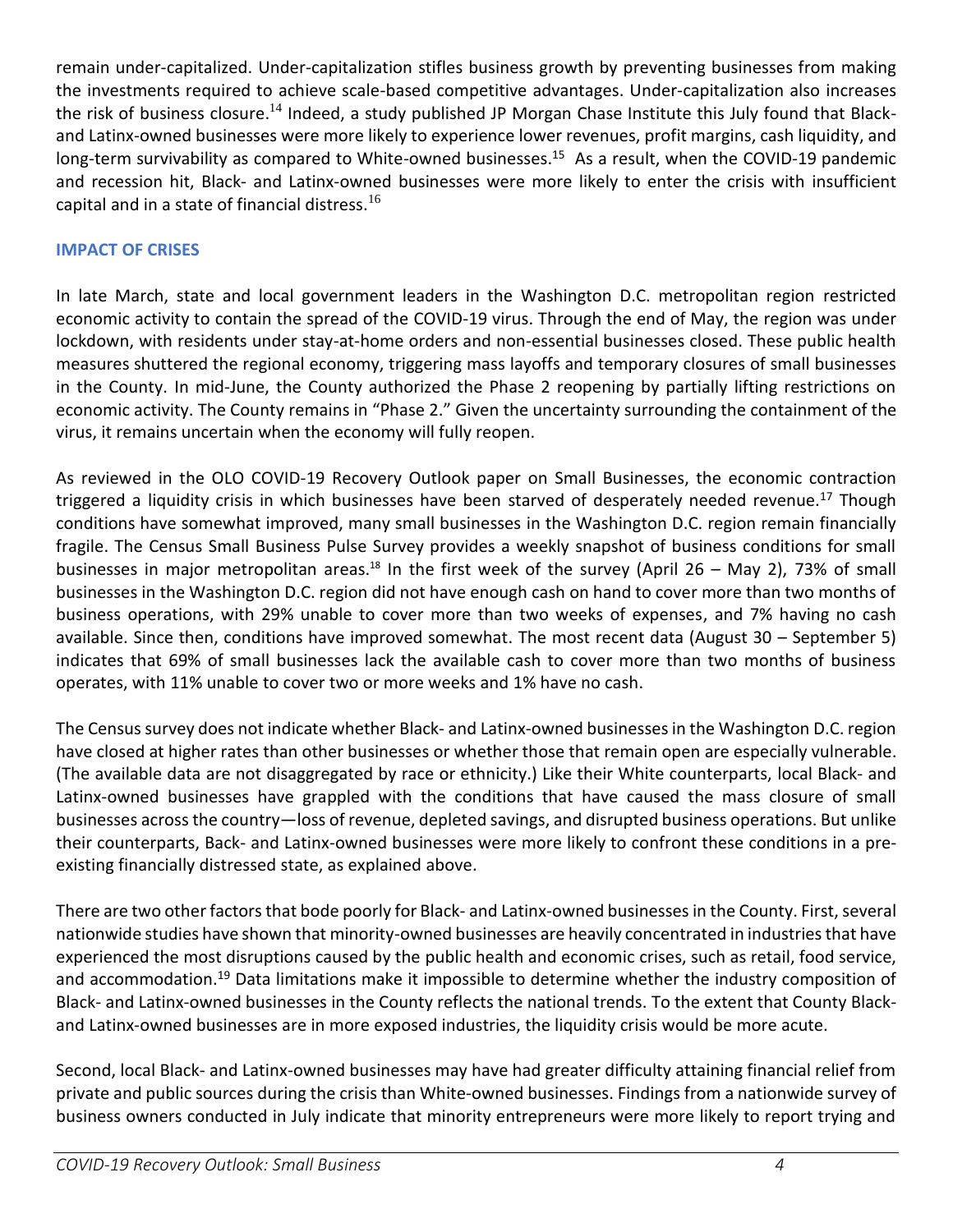failing to secure a loan.<sup>20</sup> Moreover, Black- and Latinx-owned businesses may be less likely to have received support from the federal Paycheck Protection Program (PPP). A study by the New York Federal Reserve found that businesses that lack existing relationships with banks have been less likely to receive PPP funding.<sup>21</sup> Because of relatively weaker ties to the formal banking system prior to the crisis, Black- and Latinx-owned businesses may not have received their fair share of PPP funding.

Overall, the evidence strongly suggests that Black- and Latinx-owned businesses are closing at a higher rate than White-owned businesses in the County. To be sure, the loss of minority-owned businesses inflicts immediate harm that will have enduring effects on the County economy. At present, the loss of jobs, goods and services, growth, and innovation from business collapse is increasing poverty, homelessness, and other social ills. These impacts are felt most in sections of the County with high concentrations of minority-owned businesses. The uneven geographic and demographic distribution of economic harm from the COVID-19 pandemic and recession could generate a higher degree of inequality for years to come.

# **TAKEAWAYS**

Surveys of small business owners make clear that they would benefit from: (1) financial assistance, preferably in the form of government grants, and (2) a range of business support services, particularly guidance on how to protect employees and customers from COVID-19; technical training on website development, e-commerce, and social media; and guidance on how to modify business models.<sup>22</sup> Several actions could be taken to help Black-, Latinx-, and other minority-owned businesses receive these forms of support.

**Ensure Access to Existing Programs.** The County has provided small businesses with financial and other forms of support, for example, through the Public Health Emergency Grant (PHEG) program. Policymakers should recognize that "[s]mall business programs and policies based on firm size, payroll, or industry may miss … many Black- and Hispanic-owned firms."<sup>23</sup> To ensure that the County's current relief programs are targeting businesses on the basis of equity and need, these programs could be reviewed to determine whether they sufficiently reach minority-owned businesses. If gaps in outreach exist, these programs could be amended to address them.<sup>24</sup>

**Provide Targeted Relief.** In addition to improving the performance of existing programs, policymakers could consider directly targeting minority-owned businesses with financial relief and other forms of support. <sup>25</sup> As stated in a recent McKinsey & Company report, "Immediate relief in the form of grants, loans, subsidized access to legal advice, professional assistance to negotiate with creditors or landlords, and free-advertising credits could help minority-owned small businesses respond to the pandemic and protect their employees."<sup>26</sup>

**Assist in Accessing Outside Support**. As discussed above, local minority-owned businesses have been less likely to receive private and public liquidity. Local government should acknowledge the challenges minority-owned businesses encounter in trying to access credit. The County could promote credit and other services provided by federal and state governments, private lenders, as well as non-profit institutions with a history of supporting minority-owned businesses, such as Community Development Financial Institutions and credit unions. <sup>27</sup>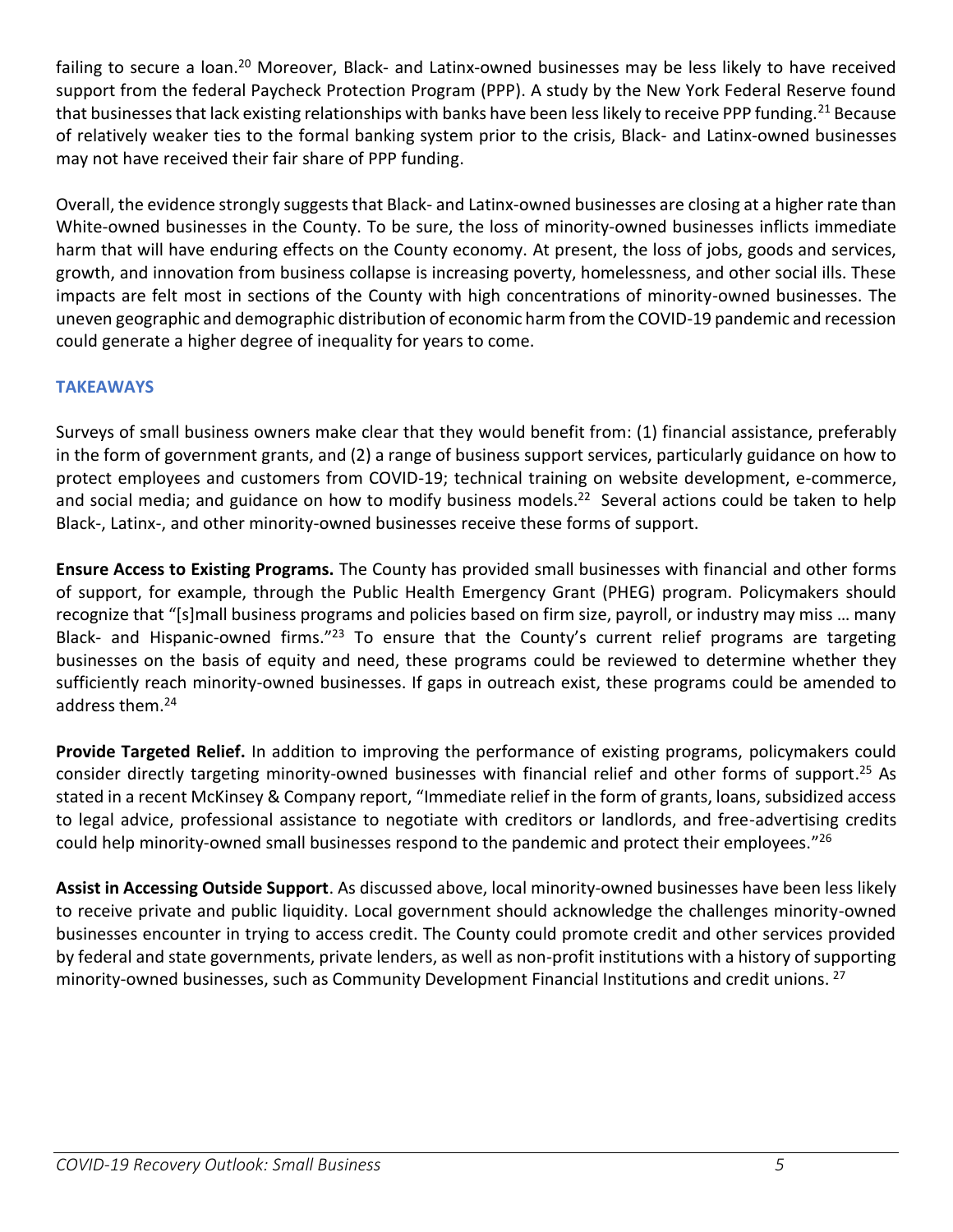## **Endnotes**

<sup>1</sup> Robert W. Fairlie, "The Impact of COVID-19 on Small Business Owners: Evidence of Early-Stage Losses from the April 2020 Current Population Survey," National Bureau of Economic Research, Working Paper 27309, June 2020, [http://www.nber.org/papers/w27309.](http://www.nber.org/papers/w27309)

 $<sup>2</sup>$  Ibid.</sup>

 $3$  Ibid.

4 Ibid.

<sup>5</sup> Census American Community Survey, 2018.

<sup>6</sup> André Dua, Kweilin Ellingrud, Deepa Mahajan, and Jake Silberg, "Which Small Businesses Are Vulnerable to COVID-19-- And When," McKinsey & Company, June 18, 2020, [https://www.mckinsey.com/featured-insights/americas/which-small](https://www.mckinsey.com/featured-insights/americas/which-small-businesses-are-most-vulnerable-to-covid-19-and-when)[businesses-are-most-vulnerable-to-covid-19-and-when.](https://www.mckinsey.com/featured-insights/americas/which-small-businesses-are-most-vulnerable-to-covid-19-and-when)

<sup>7</sup> Joyce A. Klein, Bridging the Divide: How Business Ownership Can Help Close the Racial Wealth Gap, Aspen Institute, January 2017, [https://www.aspeninstitute.org/publications/bridging-divide-business-ownership-can-help-close-racial](https://www.aspeninstitute.org/publications/bridging-divide-business-ownership-can-help-close-racial-wealth-gap/#:~:text=Finance%20and%20Assets-,Bridging%20the%20Divide%3A%20How%20Business%20Ownership%20Can,Close%20the%20Racial%20Wealth%20Gap&text=Our%20nation%20faces%20significant%20challenges%20addressing%20the%20growing%20racial%20wealth%20gap.&text=Latinos%20and)[wealth-gap/#:~:text=Finance%20and%20Assets-](https://www.aspeninstitute.org/publications/bridging-divide-business-ownership-can-help-close-racial-wealth-gap/#:~:text=Finance%20and%20Assets-,Bridging%20the%20Divide%3A%20How%20Business%20Ownership%20Can,Close%20the%20Racial%20Wealth%20Gap&text=Our%20nation%20faces%20significant%20challenges%20addressing%20the%20growing%20racial%20wealth%20gap.&text=Latinos%20and)

[,Bridging%20the%20Divide%3A%20How%20Business%20Ownership%20Can,Close%20the%20Racial%20Wealth%20Gap](https://www.aspeninstitute.org/publications/bridging-divide-business-ownership-can-help-close-racial-wealth-gap/#:~:text=Finance%20and%20Assets-,Bridging%20the%20Divide%3A%20How%20Business%20Ownership%20Can,Close%20the%20Racial%20Wealth%20Gap&text=Our%20nation%20faces%20significant%20challenges%20addressing%20the%20growing%20racial%20wealth%20gap.&text=Latinos%20and) [&text=Our%20nation%20faces%20significant%20challenges%20addressing%20the%20growing%20racial%20wealth%20](https://www.aspeninstitute.org/publications/bridging-divide-business-ownership-can-help-close-racial-wealth-gap/#:~:text=Finance%20and%20Assets-,Bridging%20the%20Divide%3A%20How%20Business%20Ownership%20Can,Close%20the%20Racial%20Wealth%20Gap&text=Our%20nation%20faces%20significant%20challenges%20addressing%20the%20growing%20racial%20wealth%20gap.&text=Latinos%20and) [gap.&text=Latinos%20and%20African%20Americans%20holder,lower%20levels%20of%20wealth%20overall;](https://www.aspeninstitute.org/publications/bridging-divide-business-ownership-can-help-close-racial-wealth-gap/#:~:text=Finance%20and%20Assets-,Bridging%20the%20Divide%3A%20How%20Business%20Ownership%20Can,Close%20the%20Racial%20Wealth%20Gap&text=Our%20nation%20faces%20significant%20challenges%20addressing%20the%20growing%20racial%20wealth%20gap.&text=Latinos%20and)

Lincoln Quillian, Devah Pager, Arnfinn H. Midtboen, and Ole Hexel, "Hiring Discrimination Against Black Americans Hasn't Declined in 25 Years," Harvard Business Review, October 11, 2017, [https://hbr.org/2017/10/hiring](https://hbr.org/2017/10/hiring-discrimination-against-black-americans-hasnt-declined-in-25-years)[discrimination-against-black-americans-hasnt-declined-in-25-years.](https://hbr.org/2017/10/hiring-discrimination-against-black-americans-hasnt-declined-in-25-years)

8 Montgomery County Code, Section 11B-58; and Maryland State Finance and Procurement Code Ann. § 14-301. <sup>9</sup> Census Business Bureau, Local Business Profile, Montgomery County, Maryland,

[https://cbb.census.gov/rae/#industry0=00&geoId=24031&geoType=county&view=report&reportType=detailed.](https://cbb.census.gov/rae/#industry0=00&geoId=24031&geoType=county&view=report&reportType=detailed)

<sup>10</sup> Alicia Robb, "Minority-Owned Employer Businesses and their Credit Market Experiences in 2017," Office of Advocacy U.S. Small Business Administration, July 22, 2020, [https://advocacy.sba.gov/2020/07/23/minority-owned-employer](https://advocacy.sba.gov/2020/07/23/minority-owned-employer-businesses-and-their-credit-market-experiences-in-2017/)[businesses-and-their-credit-market-experiences-in-2017/,](https://advocacy.sba.gov/2020/07/23/minority-owned-employer-businesses-and-their-credit-market-experiences-in-2017/) 5-6.

<sup>11</sup> Klein, Bridging the Divide; Alicia Robb, "Minority-Owned Employer Businesses and their Credit Market Experiences in 2017," Office of Advocacy U.S. Small Business Administration, July 22,

2020, [https://advocacy.sba.gov/2020/07/23/minority-owned-employer-businesses-and-their-credit-market-](https://advocacy.sba.gov/2020/07/23/minority-owned-employer-businesses-and-their-credit-market-experiences-in-2017/)

[experiences-in-2017/;](https://advocacy.sba.gov/2020/07/23/minority-owned-employer-businesses-and-their-credit-market-experiences-in-2017/) and Fairlie, Robert W., Alicia M. Robb and David Robinson, "Black and White: Access to Capital among Minority-Owned Startups," Stanford Institute for Economic Policy Research Working Paper 17-003, December 15, 2016, <https://siepr.stanford.edu/sites/default/files/publications/17-003.pdf> (accessed May 20, 2020).

<sup>12</sup> Klein, Bridging the Divide; Robb, "Minority-Owned Employer Businesses."

<sup>13</sup> Fairlie, et al, "Black and White."

<sup>14</sup> Rob Fairlie, "Financing Black-Owned Businesses," Stanford Institute for Economic and Policy Research Policy Brief, May 2017[, https://siepr.stanford.edu/research/publications/financing-black-owned-businesses](https://siepr.stanford.edu/research/publications/financing-black-owned-businesses) (accessed May 20, 2020); André Dua, Deepa Mahajan, Ingrid Millan, and Shelley Stewart, "COVID-19's effect on minority-owned small businesses in the United States," McKinsey & Company, May 2020, [https://www.mckinsey.com/industries/social-sector/our](https://www.mckinsey.com/industries/social-sector/our-insights/covid-19s-effect-on-minority-owned-small-businesses-in-the-united-states)[insights/covid-19s-effect-on-minority-owned-small-businesses-in-the-united-states](https://www.mckinsey.com/industries/social-sector/our-insights/covid-19s-effect-on-minority-owned-small-businesses-in-the-united-states) (accessed July 8, 2020); and Diana Farrell, Chris Wheat, and Chi Mac, "Small Business Owner Race, Liquidity, and Survival." JPMorgan Chase Institute, July 2020, [https://institute.jpmorganchase.com/institute/research/small-business/report-small-business](https://institute.jpmorganchase.com/institute/research/small-business/report-small-business-owner-race-liquidity-survival)[owner-race-liquidity-survival.](https://institute.jpmorganchase.com/institute/research/small-business/report-small-business-owner-race-liquidity-survival)

<sup>15</sup> Farrell, et al, "Small Business Owner Race."

<sup>16</sup> Dua, et al, "COVID-19's effect on minority-owned small businesses"; Claire Kramer Mills and Jessica Battisto, "Can Small Firms Weather the Economic Effects of COVID-19?," Federal Reserve Bank of New York, April 7, 2020, <https://www.fedsmallbusiness.org/medialibrary/FedSmallBusiness/files/2020/covid-brief> (accessed May 25, 2020).

<sup>17</sup> Stephen Roblin, COVID-19 Recovery Outlook: Small Businesses, Office of Legislative Oversight, Montgomery County Council, June 12, 2020, [https://www.montgomerycountymd.gov/OLO/Resources/Files/2020%20Reports/COVID-](https://www.montgomerycountymd.gov/OLO/Resources/Files/2020%20Reports/COVID-19Recovery-SmallBusinesses.pdf)[19Recovery-SmallBusinesses.pdf](https://www.montgomerycountymd.gov/OLO/Resources/Files/2020%20Reports/COVID-19Recovery-SmallBusinesses.pdf)